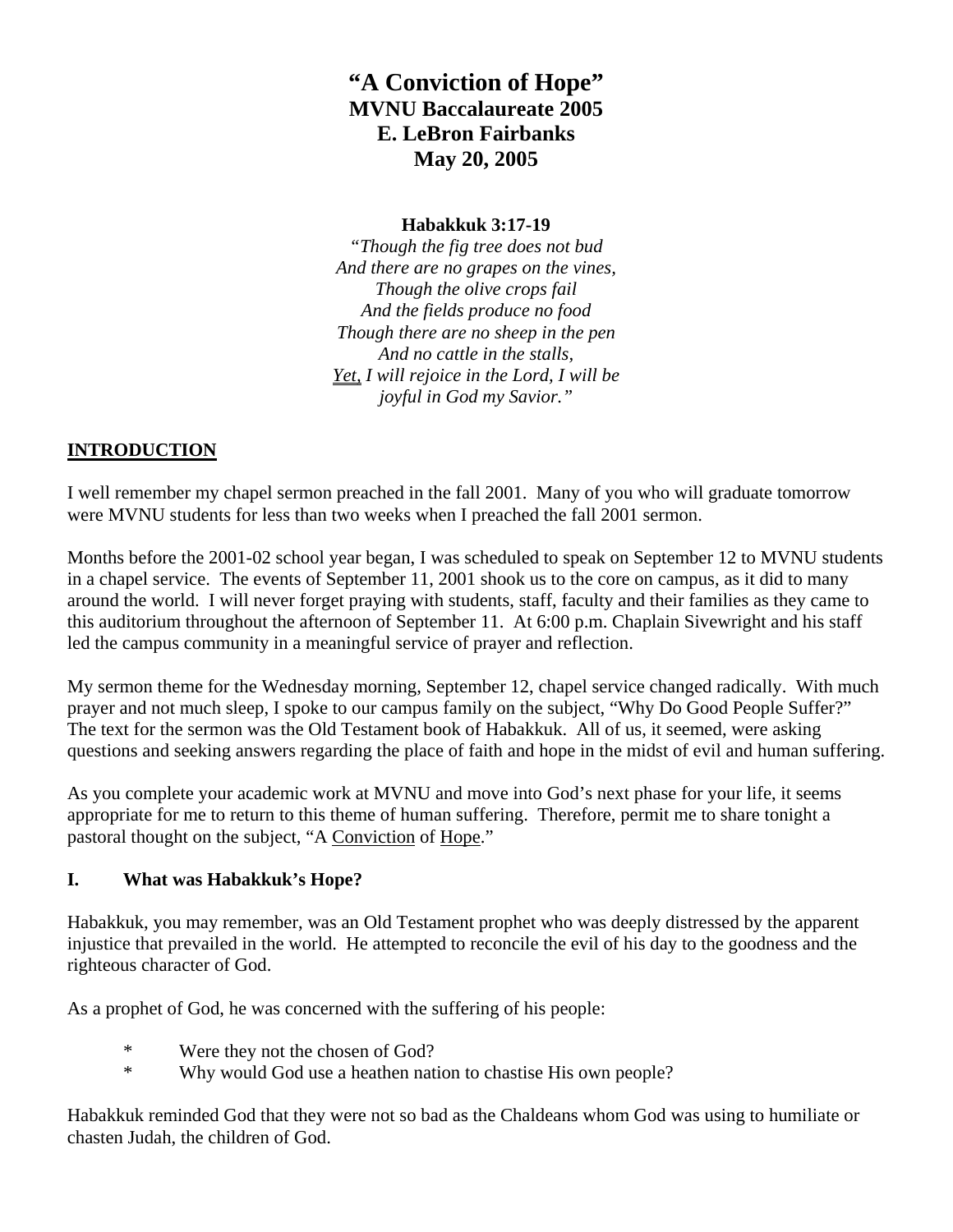When God told Habakkuk that Babylon would conquer Israel, the prophet felt that this was not just or right. Without hesitation, he asks God why He would allow a heathen and cruel nation to oppress His people?

In the midst of Habakkuk's complaining to God, (in chapter 1), he breaks forth in the midst of his search for answers with this startling affirmation (in chapter 2): "The just shall live by his faith."

God dealt with Habakkuk patiently until he could see that Babylon was being used by God to discipline Israel and that Babylon itself would also face the judgment of God. And, in those moments, Habakkuk's hope was reborn!

Habakkuk concludes his power-packed three chapter book not only with the great affirmation that "the just shall live by his faith," but with the convictional words of our text in chapter 3 verses 17-19.

# **My paraphrase of the closing verses of Habakkuk:**

When God appears silent in your work assignment or graduate school program, When there is no apparent evidence that God hears or even understands the situation, When all that you're working for seems lost or confusing, In these moments –

- \* You and I choose to believe, radically in a God who is faithful and true.
- \* We stake our lives on His promise "never leave us nor forsake us."
- \* We draw a line in the sand and, with Martin Luther, state with fierce resolve; "Here I stand, I can do no other, so help me God!"

Our faith, in these moments, is not based on feelings, but on the conviction that God is sovereign, and will bring good out of every situation in which we find ourselves.

Habakkuk would have expressed an arousing "Amen" to the words of the song the Collegians Chorale sang tonight:

> I will trust in you, I will trust in you, When I cannot stand. I will take your hand, I will trust in you.

#### **II. Habakkuk's Hope. His trust. But what does it mean today? For me? For you? Especially as you move into the workforce or into graduate schools?**

Let me remind you what it does not mean. It does not mean that we will be free from disappointment and trouble. Suffering may come, sooner rather than later, in the home, among friends, with other employees on the job, or perhaps with your boss!

It does mean, however, that NOTHING, NOT EVEN THE WORST MISFORTUNE, THE BITTEREST PERSECUTION, THE GREATEST TRAGEDY, OR DEATH OF THE BODY CAN DO ANY PERMANENT HARM OR SEPARATE US FROM THE LOVE, MERCY AND GRACE OF GOD!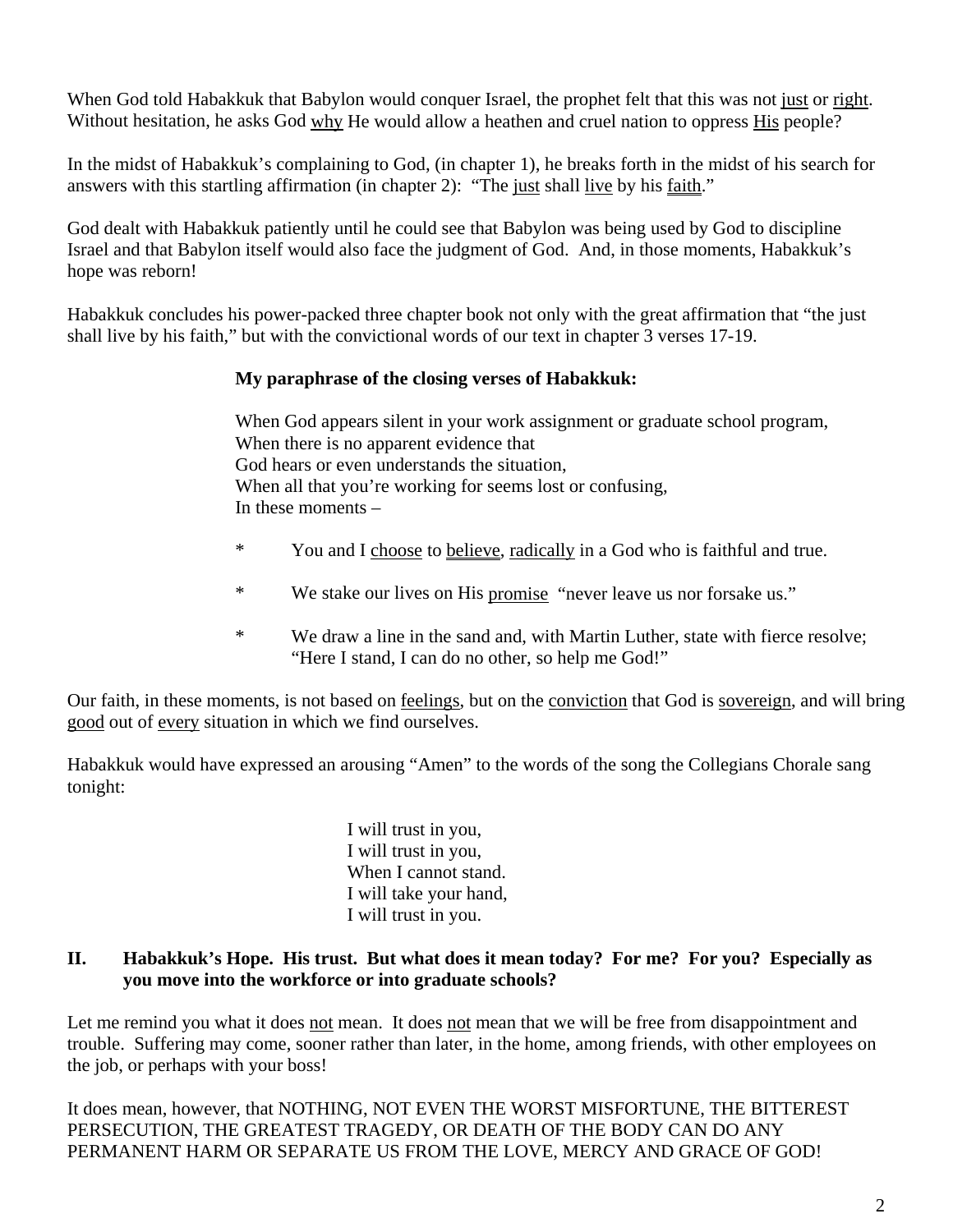## **This is a conviction, grounded in hope, that holds believers steady in the most unsteady times!**

In the summer following the  $9/11$  tragedy, Anne and I celebrated our  $40<sup>th</sup>$  wedding anniversary weekend in New York City. Each day we were in the Big Apple, we walked around "Ground Zero." We were overwhelmed by the huge number of pictures, cards, tributes, letters and prayers attached to anything and everything around the perimeter of Ground Zero. We paused and read many of the tributes, letters, cards and prayers.

In the midst of such grief and tragedy, I found myself singing over and over again the chorus of the old hymn:

> On Christ, the solid Rock, I stand; All other ground is sinking sand. All other ground is sinking sand.

Verse two of the song, written in 1834, seemed especially appropriate to Anne and me on this occasion.

 When darkness seems to hide His face, I rest on His unchanging grace. In every high and stormy gale, My anchor holds within the veil.

Then, now, and in the days to come, as Christians, our hope is in Christ! By grace alone, we convictionally affirm this hope in the midst of suffering unfair and demeaning treatment from employers, other employees, fellow Christians, economic privation, social disparity, or the hideous work of terrorists.

Our hope as Christians is in the God of Abraham, Isaac, and Jacob, the God who was in Christ reconciling the world unto Himself. This is what we believe!

#### **III. Habakkuk's Hope. The Christian's Hope. How is this hope and trust experienced in the real world in which we live? What is the relationship between hope and our daily experiences?**

Anne, Stephen and I lived in Manila, the Philippines, prior to moving in 1989 to Mount Vernon. At the time, the average per capital income was \$700 a year. The minimum wage at the time was under \$3.00 per day. Yet we worshipped with beautiful Filipino Christians whose joy was contagious. Their church facilities were simple. Their homes were modest. Some of our closest friends lived in what we in America would call "shanties." Many traveled to the market each day for food because of no refrigeration in their homes.

Yet, these Christians were joyful, because their hope was not in their government, their job, their income. Their hope was in Jesus Christ for their salvation and for their comfort. They truly believed that, "This world is not my home, I'm just 'a passing' through."

Hope in Christ does not mean we will avoid or be able to ignore suffering. We know that hope born of faith is nurtured and purified through pain, suffering and difficulty. The basis of our hope, however, has to do with the One who is stronger than the suffering we encounter. The life-giving energy of the Holy Spirit is our strength.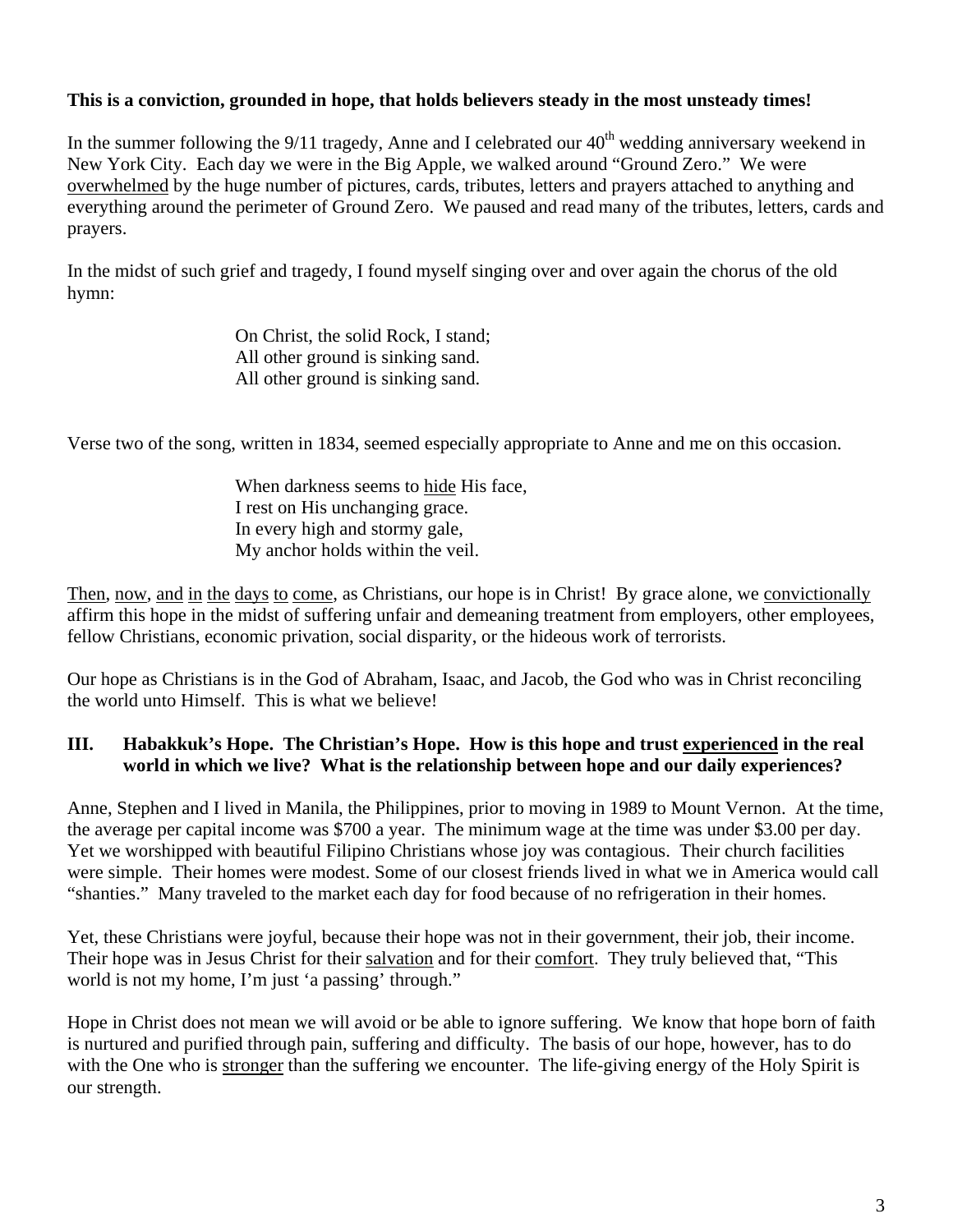The people of Israel repeatedly reflected on their history and discerned God's guiding hand in the many painful events. And so it is with us! Memory reminds us of the faithfulness of God in the hard times, and the joyful moments.

We, as Christians, experience the minutes, hours and days of our lives differently. When Christian hope takes up residence, it is not dependent on peace in the land, justice in the world, or fairness in the workplace. Our hope is reflected in a chorus we sing often in chapel services.

> My life is in You, Lord My strength is in You, Lord My hope is in You, Lord In You, it's in You

I will praise You with all of my life I will praise You with all of my strength With all of my life With all of my strength All of my hope is in You In You, it's in You.

For the Christian, hope is willing to leave questions unanswered and unknown futures unknown. Hope enables us to see God's guiding hand not only in the gentle and pleasant moments but also in the shadows of disappointment and darkness.

Why do we have this hope in the midst of human suffering? Why does trust in the faithfulness of God cause us to experience the minutes, hours, and days of our life differently? Why? The answer is given in a chorus we sang recently in chapel:

> We believe in God the Father, We believe in Christ, the Son; We believe in the Holy Spirit, We are the church and we stand as one.

> We believe in the Holy Bible, We believe in the virgin birth. We believe in the resurrection. That Christ one day will return to earth. We believe in the blood of Jesus, We believe in eternal life; We believe in His blood that frees us To become the Bride of Christ.

#### **(Chorus)**

**Holy, holy, holy is our God; Worthy, worthy, worthy is our King! All glory and honor are His to receive; To Jesus we sing because we believe.**